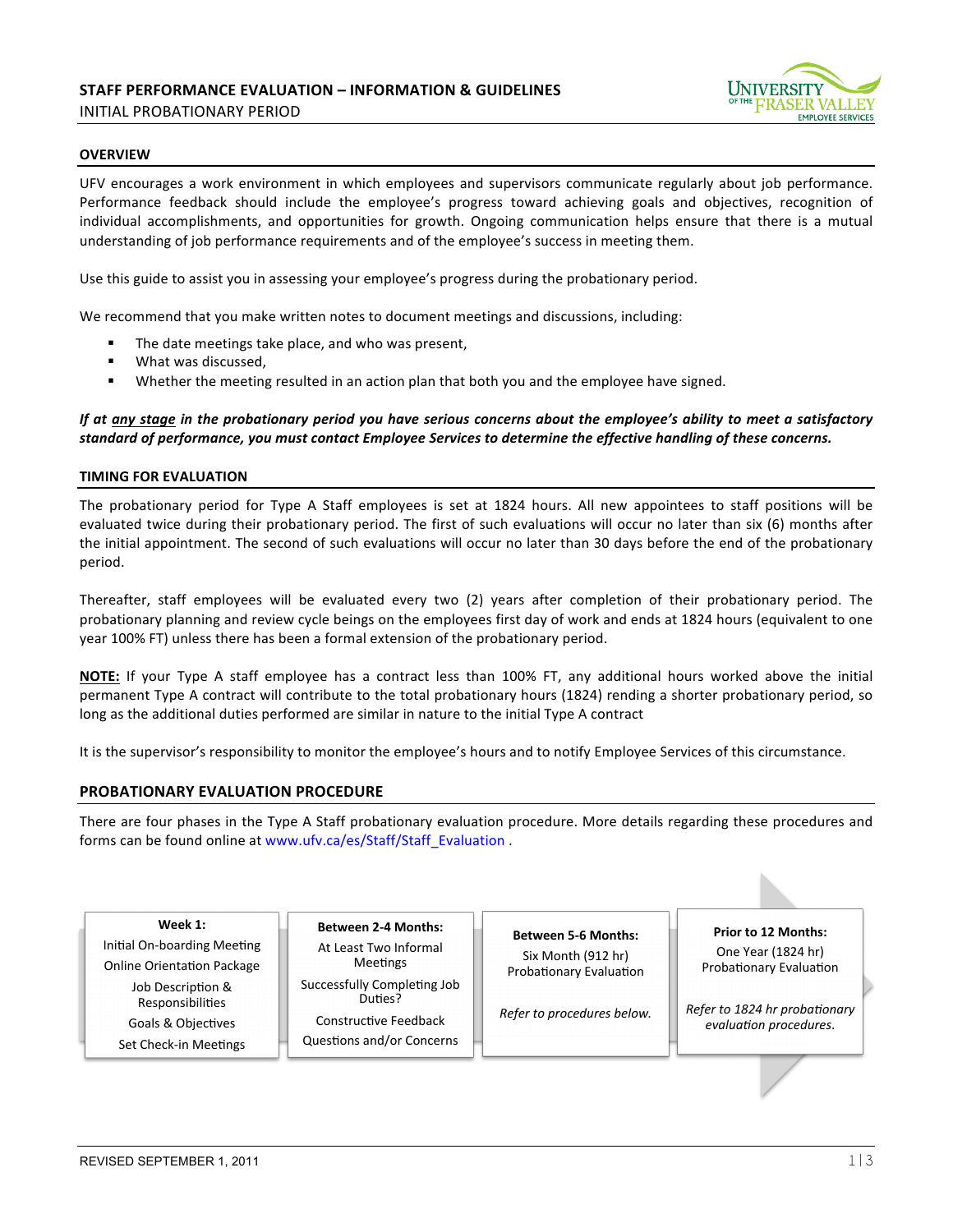# **WEEK 1**

Within the first week, we request that you set up an informal meeting as part of the on-boarding of your new employee. Introducing a new employee to the workplace would normally be done by the exempt supervisor. You will want to ensure that your probationary period employee understands the following:

- General expectations for working at UFV and in your area, specific department policies, and UFV-wide policies including the Collective Agreement (hardcopy or link).
- " Duties of the position, including
	- Reviewing the job description, and any core duties to focus on for the first month(s),
	- Ensuring the employee has the required tools to do the job,
	- Reviewing the goals and objectives for your department as a whole.
- " How you and the employee are going to support and document his/her progress throughout the probationary period.

# **BETWEEN 2-4 MONTHS**

Between 2-4 months, we request that you set up at least two informal meetings. In preparing for these meetings you should consider whether the employee is on track to pass probation. In preparing for these meetings, you may consider the following:

- " Are the job duties being successfully completed? You should be specific in your examples, both positive and corrective.
- " Do both you and the employee feel you are providing constructive feedback?
- Do you or the employee have questions and/or concerns to discuss?
- How will you and the employee each know any concerns have been resolved?

### **BETWEEN 5-6 MONTHS**

As the exempt supervisor, complete the **912 Hour Probationary Review Form** and arrange a meeting to review this document with the employee. This meeting should take place no later than six months (912 hours) after the employee's initial appointment. You should request that the employee come prepared to discuss and reflect on their progress during the first five months.

As the exempt supervisor, you should consider the following areas:

- Are the core job duties being successfully completed?
- " Has the employee made satisfactory progress towards fully functioning in all aspects of the position?
- " Has the employee settled into the team or the department well?
- **If** applicable, have areas of concern been brought to a satisfactory standard?

Once reviewed, return the signed 912 Hour Probationary Review Form to Employee Services.

- " This document must be signed off by the exempt supervisor and the employee.
- You must file this document in the employee's personnel file in Employee Services. You should keep a copy for your own records but the employee's personnel file is the only official UFV file.

# **PRIOR%TO%12%MONTHS%(1824%HOURS)**

You must begin the final, summative probationary evaluation processes for the employee. You can expect to be contacted by Employee Services to initiate the colleague feedback process at 9 months.

It is your responsibility to ensure this process is completed at least 30 days before the end of the probationary period. Employees whose evaluations are not completed within 30 days prior to the completion of 1824 hours are deemed to have passed probation. (If your employee is not attending to work when this evaluation is due, you must contact Employee Services to determine the correct procedure.)